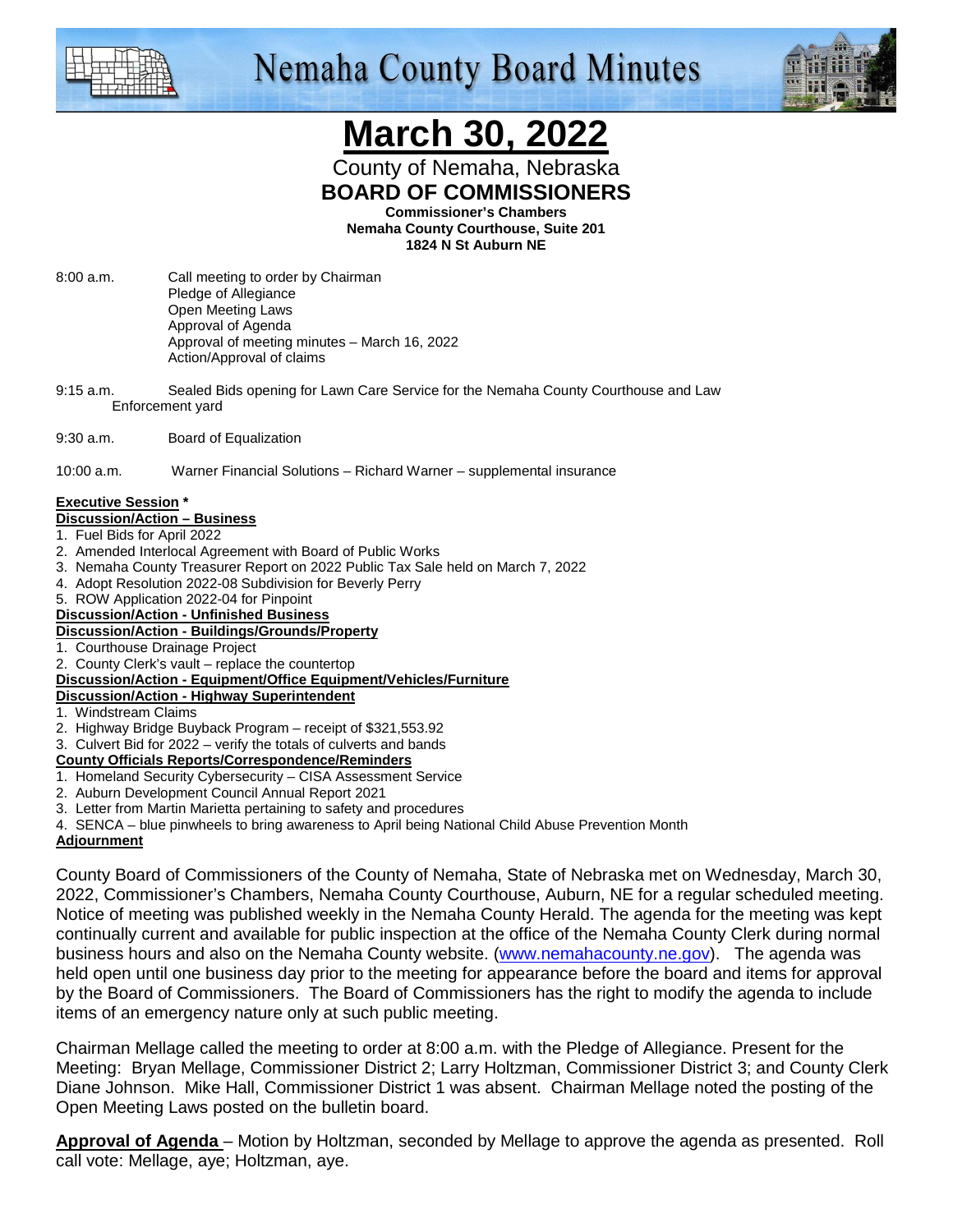



**Approval of Minutes** – Motion by Holtzman, seconded by Mellage to approve the March 16, 2022 minutes as presented with no corrections. Roll call vote: Mellage, aye; Holtzman, aye.

**Claims** – Motion by Mellage, seconded by Holtzman to approve the accounts payable claims as presented by the County Clerk and authorize for payment by the Board of Commissioners. Roll call vote: Holtzman, aye; Mellage, aye.

9:15 a.m. Sealed Bids opening for Lawn Care Service for the Nemaha County Courthouse and Law Enforcement yard. Public Notice to bidders for Lawn Care Service for the Nemaha County Courthouse and Law Enforcement yard was published in the Nemaha County Herald on March 17, 2022 and March 24, 2022. One bid was received and opened. Green Care Lawn Service: Sprinkler System Service - \$50.00 per hour of service with parts sold separately at various cost; Yard Chemical Application for the

 Nemaha County Courthouse - \$380.00 per application; and Yard Chemical Application for the Nemaha County Jail Yard - \$110.00 per application. Motion by Holtzman, seconded by Mellage to accept the sealed bid from Green Care Lawn Service: Sprinkler System Service - \$50.00 per hour of service with parts sold separately at various cost; Yard Chemical Application for the Nemaha County Courthouse -\$380.00 per application; and Yard Chemical Application for the Nemaha County Jail Yard - \$110.00 per application. Roll call vote: Mellage, aye; Holtzman, aye.

9:30 a.m. Sine die for Board of Equalization, reconvened at 10:05 a.m.

10:00 a.m. Warner Financial Solutions – Richard Warner – presented information on Champion Health Inc – no action taken

# **Executive Session \***

## **Discussion/Action – Business**

1. Fuel Bids for April 2022 - The following fuel bids for April, 2022 were received: Frontier Cooperative #1 Diesel \$4.22, #2 Diesel \$4.06, Regular with ethanol \$3.50; Sapp Brothers #2 Diesel \$4.159, Regular with ethanol \$3.209. Motion by Holtzman, seconded by Mellage to accept the fuel bid for April, 2022 from Frontier Cooperative #1 Diesel \$4.22, #2 Diesel \$4.06, Regular with ethanol \$3.50. Roll call vote: Mellage, aye; Holtzman, aye.

2. Amended Interlocal Agreement with Board of Public Works – Motion by Mellage, seconded by Holtzman to Approve an amended Interlocal Agreement with the Board of Public Works to allow the usage of Aerial Photo Project Files for a cost of \$2,500.00 yearly paid to Nemaha County. Roll call vote: Holtzman, aye; Mellage, aye.

3. Nemaha County Treasurer Report on 2022 Public Tax Sale held on March 7, 2022 was reported to the Commissioners and County Clerk.

4. Adopt Resolution 2022-08 Subdivision for Beverly Perry – Motion by Mellage, seconded by Holtzman to Adopt Resolution 2022-08 which is a Subdivision for Beverly Perry near Peru. Roll call vote: Mellage, aye; Holtzman, aye.

5. ROW Application 2022-04 for Pinpoint – Motion by Mellage, seconded by Holtzman to approve the Right of Way Application 2022-04 for Pinpoint Communications Inc. for various areas in the county. Roll call vote: Holtzman, aye; Mellage, aye.

#### **Discussion/Action - Unfinished Business Discussion/Action - Buildings/Grounds/Property**

- 1. Courthouse Drainage Project review no start date has been set
- 2. County Clerk's vault replace the countertop

# **Discussion/Action - Equipment/Office Equipment/Vehicles/Furniture**

# **Discussion/Action - Highway Superintendent**

- 1. Windstream Claims
- 2. Highway Bridge Buyback Program receipt of \$321,553.92

3. Culvert Bid for 2022 – verify the totals of culverts and bands – Opening of sealed bids will be on the April 13, 2022 meeting at 9:45 a.m.

# **County Officials Reports/Correspondence/Reminders**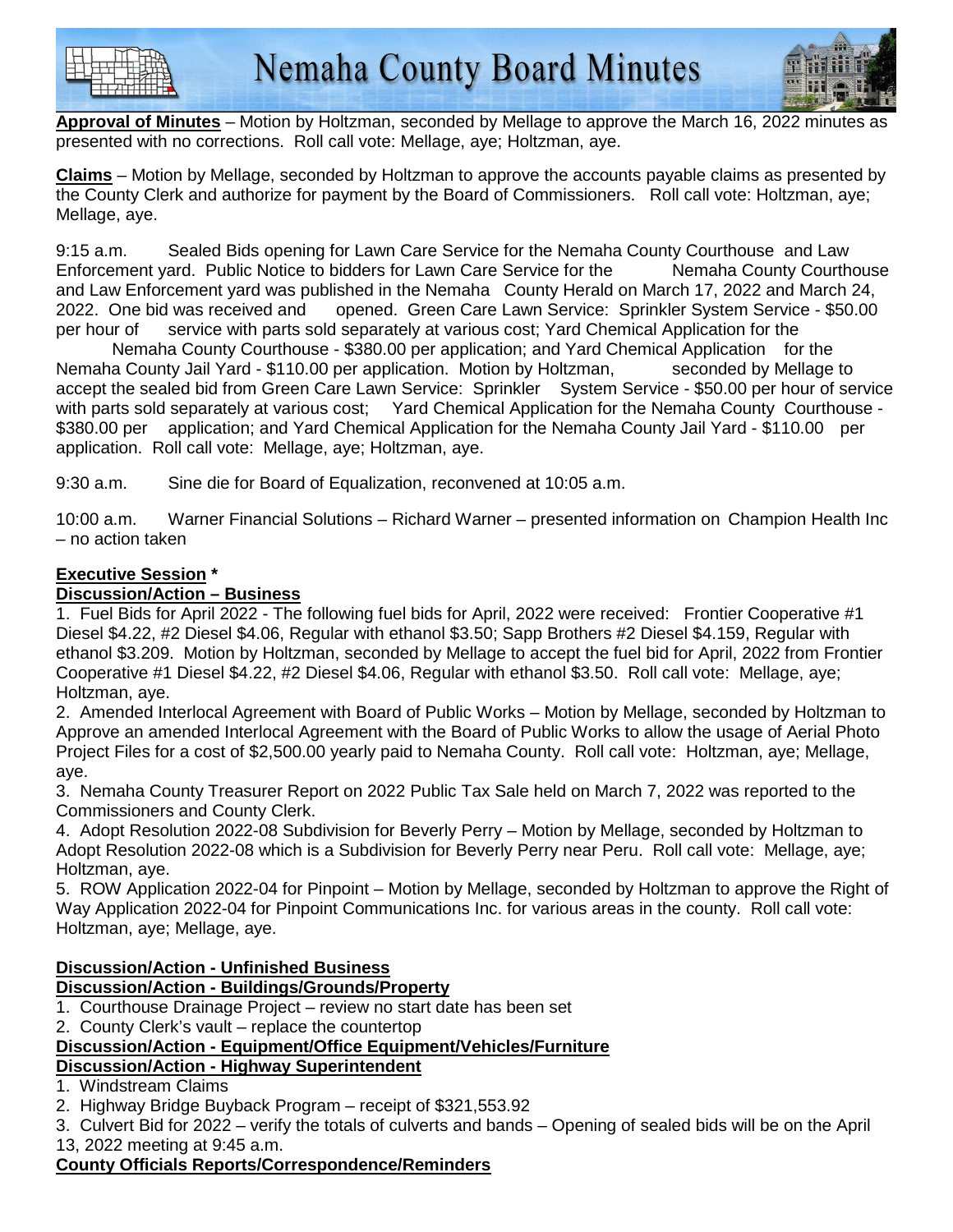



- 1. Homeland Security Cybersecurity CISA Assessment Service
- 2. Auburn Development Council Annual Report 2021
- 3. Letter from Martin Marietta pertaining to safety and procedures
- 4. SENCA blue pinwheels to bring awareness to April being National Child Abuse Prevention Month

The following claims were approved for payment by the Board of Commissioners and authorized the County Clerk for payment:

| General                          |             |
|----------------------------------|-------------|
| <b>Salaries</b>                  | \$60,242.24 |
| Aub Family Hlth Ctr              | 474.00      |
| Aub Postmaster                   | 451.22      |
| <b>Bear Graphics</b>             | 192.42      |
| <b>Bennett's Fire Protection</b> | 58.50       |
| BC/BS                            | 30,391.86   |
| <b>Capital Business</b>          | 1,198.62    |
| <b>Capital Business</b>          | 115.47      |
| Casey's                          | 37.10       |
| <b>Consolidated Mngmt Co</b>     | 3.94        |
| Constellation                    | 998.61      |
| DAS                              | 164.00      |
| DAS                              | 566.67      |
| <b>Dollar General</b>            | 6.50        |
| Douglas Co Sheriff               | 22.46       |
| Eakes                            | 171.96      |
| ES&S                             | 2,312.87    |
| <b>ESRI</b>                      | 400.00      |
| <b>First Concord</b>             | 505.19      |
| <b>First Concord</b>             | 404.88      |
| Gerdes, Jana                     | 83.30       |
| <b>Gilbert Services</b>          | 1,033.66    |
| Glenn's                          | 37.81       |
| Great West Life & Annuity        | 50.00       |
| Holtzman, Larry                  | 400.14      |
| Jack's Uniforms                  | 1,260.81    |
| Latimer Reporting                | 148.50      |
| Lempka, Mallory                  | 73.38       |
| Longs Creek                      | 1,760.00    |
| Madison Nat'l Life               | 31.19       |
| <b>MARC</b>                      | 881.02      |
| <b>MIPS</b>                      | 1,901.47    |
| <b>NLETC</b>                     | 97.00       |
| NE Notary Assoc.                 | 156.18      |
| <b>NE State Patrol</b>           | 1,011.00    |
| Nem Clerk of Dist Court          | 898.00      |
| Nem Co Sheriff                   | 386.10      |
| Nem Co Tax Acct Ret              | 9,328.36    |
| Nem Co Tax Acct SS/FWH           | 18,071.22   |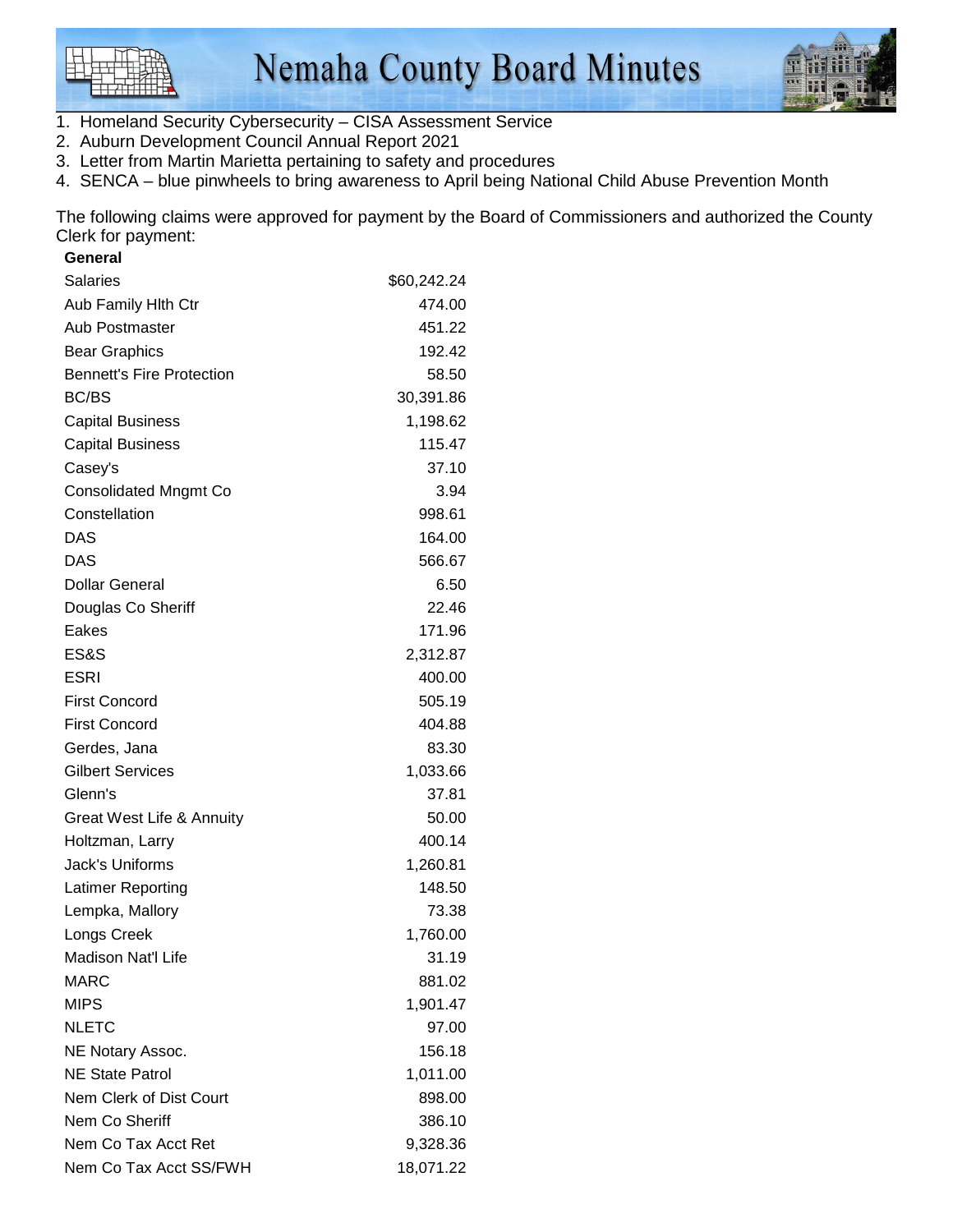

# Nemaha County Board Minutes



| Nem Co Tax Acct Nationwide       | 75.00     |
|----------------------------------|-----------|
| Nem Co Tax Acct NWH              | 7,974.87  |
| <b>OPPD</b>                      | 47.62     |
| Orscheln                         | 19.98     |
| Parker, Danny                    | 156.75    |
| Quill                            | 672.36    |
| <b>Richardson Co Sheriff</b>     | 22.00     |
| <b>RVS Auburn</b>                | 81.00     |
| Sack Lumber                      | 468.55    |
| Sam's Club                       | 385.10    |
| Shell                            | 52.14     |
| Smith, Richard R.                | 530.00    |
| <b>Thomson West</b>              | 903.24    |
| <b>US Bank</b>                   | 416.61    |
| Verizon                          | 817.32    |
| Windstream                       | 95.55     |
| Road                             |           |
| <b>Salaries</b>                  | 16,549.58 |
| <b>Andrew Fertilizer</b>         | 263.40    |
| <b>Bennett's Fire Protection</b> | 674.42    |
| BC/BS                            | 10,077.52 |
| Boden, Daniel                    | 159.50    |
| Constellation                    | 225.09    |
| Dept of Correctional Svcs        | 22,110.00 |
| <b>Inland Truck</b>              | 1,027.33  |
| <b>Larson Motors</b>             | 330.20    |
| Madison Nat'l Life               | 15.75     |
| <b>Martin Marietta</b>           | 44254.25  |
| <b>MHC Kenworth</b>              | 326.00    |
| Nem Co Tax, ret                  | 2,379.87  |
| Nem Co Tax, ss, fwh              | 4,582.70  |
| Nem Co Tax, NWH                  | 1,989.87  |
| Nem Co Treasurer                 | 26.00     |
| <b>NMC</b>                       | 52.40     |
| Orscheln                         | 395.78    |
| Sapp Bros.                       | 15,899.64 |
| Sherman, Dave                    | 150.00    |
| Smith Auto                       | 125.00    |
| <b>US Bank</b>                   | 207.55    |
| <b>Visitors Promotion Fund</b>   |           |
| <b>Brownville Concert Series</b> | 500.00    |
| <b>Canine Dog Fund</b>           |           |
| Orscheln                         | 48.99     |
| 911 Emergency Management Fund    |           |
| Verizon                          |           |
| <b>Other Capital Projects</b>    | 25.76     |
|                                  |           |